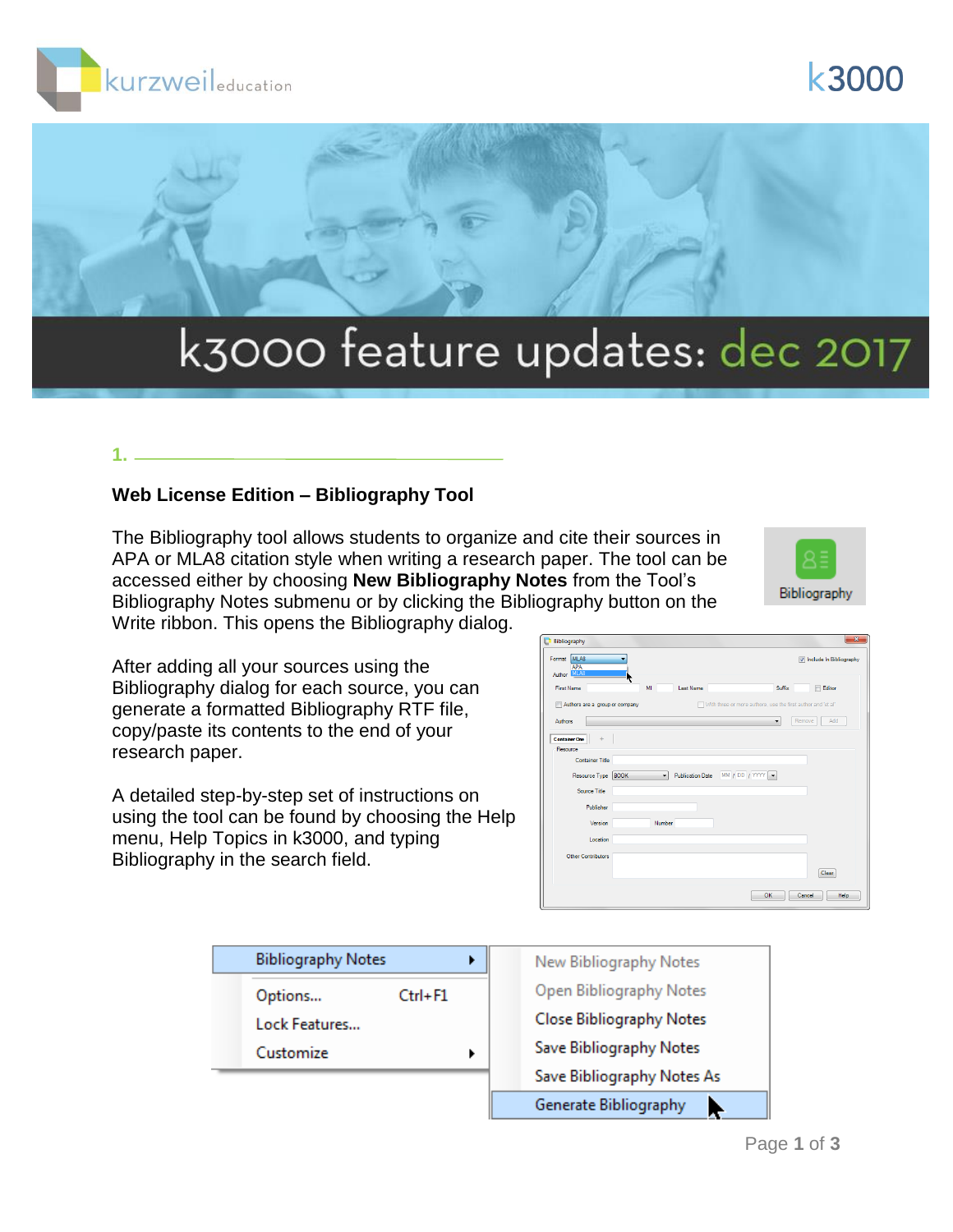



#### **2.**

## **K3000 WL Mac – Ability to Copy a File in the Universal Library to Multiple Users**

Teachers using k3000 Mac WL now have the ability to copy a file from the Universal Library into multiple student folders. Options allow for copying a file into:

- A specific folder of a specific student
- Only selected students
- Selected folder of selected students
- All your students' Private folders
- Create a New Folder the file is copied to that folder, and both the folder and file are then copied to the selected students' Public Folders
- Appending the teacher's name to the beginning of the file when copied to students' folders
- Overwrite Existing File

|                                                                                                                                                                                                                                                                                                                           | Open from Universal Library                                                                                                                                                                                                                 |
|---------------------------------------------------------------------------------------------------------------------------------------------------------------------------------------------------------------------------------------------------------------------------------------------------------------------------|---------------------------------------------------------------------------------------------------------------------------------------------------------------------------------------------------------------------------------------------|
| ▼ Teacher Classroom (tclassroom0)<br>$\rightharpoonup$ private<br>$\triangleright$ public<br>recently_opened_local_files<br>ь<br>▶ Jill Smith (jsmith585)<br>▶ Jimmy Smith (jsmith857)<br>Sally Smith (ssmith169)<br>Student Three (ptwo0)<br>Student Two (alive)                                                         | saturn.pdf<br>saturn1.docx<br>silly.kes<br>sims.kes<br>solarsyster<br>Cut<br>stacey.kes<br>Copy<br>story2.kes<br><b>Copy To Multiple</b><br>story_2.kes<br>Paste<br>summarize<br><b>Delete</b><br>superteam<br>Rename<br>Properties<br>Open |
|                                                                                                                                                                                                                                                                                                                           |                                                                                                                                                                                                                                             |
|                                                                                                                                                                                                                                                                                                                           | Copy To Multiple Destinations                                                                                                                                                                                                               |
| $\bullet$ $\bullet$<br>Destination<br>Teacher Classroom (tclassroom0)<br>$\blacktriangleright$ $\blacksquare$<br>►⊓<br>▼□<br>Jill Smith (jsmith585)<br>$\blacktriangleright$ private<br>$\Box$ public<br>Þ.<br>recently_opened_local_files<br>Jimmy Smith (ismith857)<br>Sally Smith (ssmith169)<br>Student Three (ptwo0) |                                                                                                                                                                                                                                             |
| File Name: solarsystem                                                                                                                                                                                                                                                                                                    | .kes                                                                                                                                                                                                                                        |
| <b>Options</b><br><b>Create New Folder</b><br>Copy To All Student's Private Folders<br><b>Overwrite Existing File</b>                                                                                                                                                                                                     | <b>Annotation Source:</b><br><b>O</b> Owner<br>Logged In User<br><b>Destination</b>                                                                                                                                                         |

#### **Options for copying include:**

- **Create New Folder**: creates a new folder for the copied file.
- **Copy to All Students' Private Folder**: the document will be placed in the private folder of all students on your team. If **Create New Folder** is checked, the document will be placed in a new folder in the student's private folder.

**Note**: Do not check the **Copy to All Students Private Folders** box if you have already selected users and destination folders. Selecting that Option replaces the users and folders you had already selected.

- **Overwrite Existing File**: if a document with the same filename already exists, it can be replaced with a new copy.
- **Prepend Filename With User Name**: Your user name will automatically be added to the beginning of the filename.